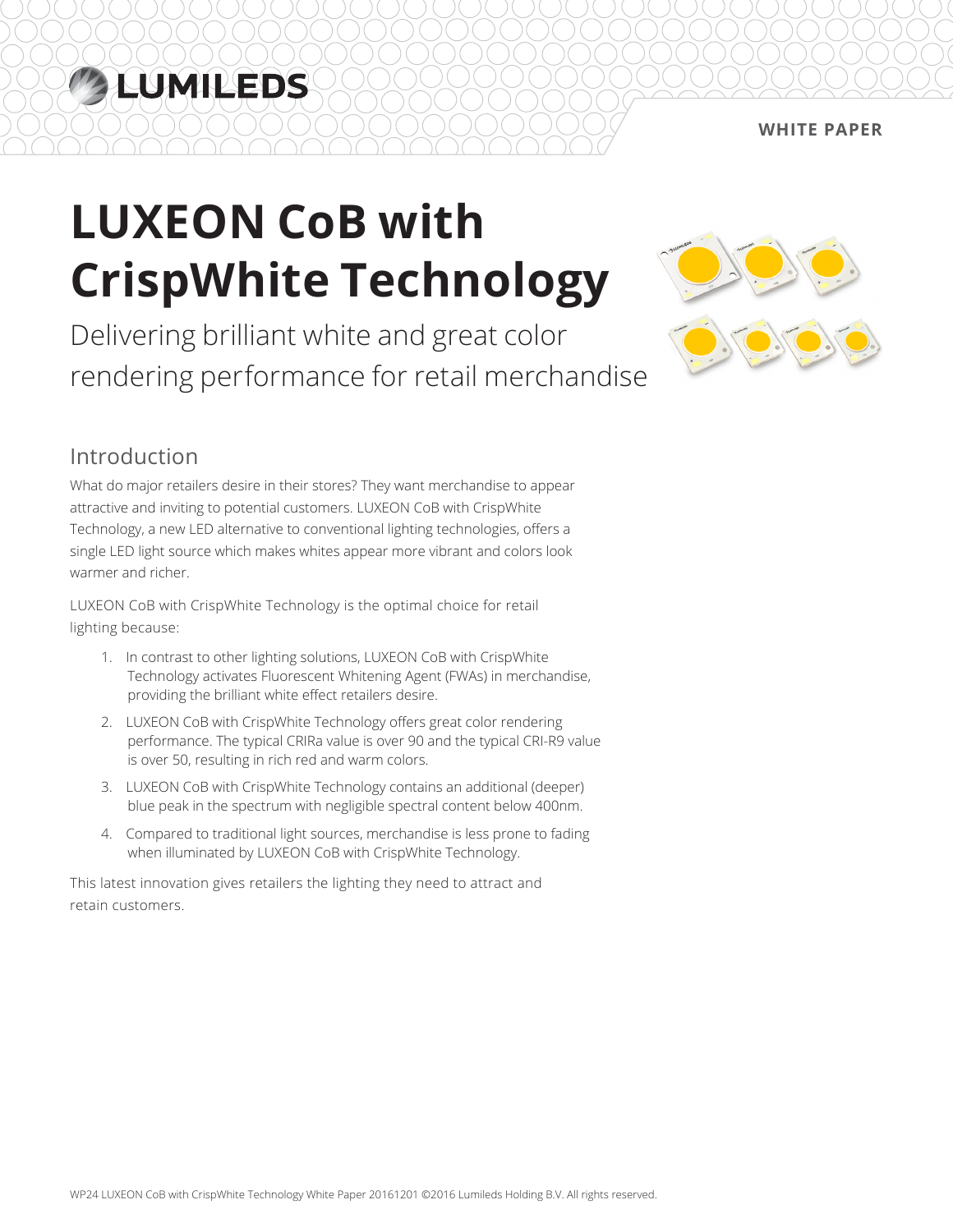### **How Does LUXEON CoB with CrispWhite Technology Work?**

When illuminated by daylight, untreated white items, such as fabrics made from natural fibers, tend to appear yellow or ivory to the naked eye. These fibers absorb the blue content of incident white light, resulting in a reflected light that appears yellowish.

Designers incorporate Fluorescent Whitening Agents (FWAs) into dyes, inks and even laundry detergent to brighten fabrics. These agents absorb photons with wavelengths in the near ultraviolet, violet and deep blue spectrum, which are difficult for the human eye to see. The energy of the absorbed photons is re-emitted by the fabric in the form of photons with longer wavelengths, typically in the blue spectrum (Figure 1). By incorporating FWAs into fabrics, designers can compensate for the natural deficiency of the blue spectral content in reflected light from white fabrics.

Unlike most traditional LED light sources, LUXEON CoB with CrispWhite Technology is specifically designed to provide more light in the deep blue spectrum to activate the fluorescent whitening agents found in nearly all clothing, fabrics, and paints.



**Activation Fluorescent Whitening Agents**



#### Blue Shift

When exposed to the correct spectrum of short wavelength light, items treated with FWA emit enough blue light to compensate for their original yellowish appearance and make the item look crisp white. Lumileds performed perceptual studies to determine the ideal level of blue shift required to provide a perception of crisp white without a noticeable perception of blue tint. The perceived color point in CIE u', v' space is shifted downwards in v' by 6 to 8 points compared to its measured color point.

White perception studies, performed at the Lighting Research Center at Rensselaer Polytechnic Institute (2010), determined that viewers recognize a color point shifted well below the Planckian black body radiation curve for warm white Correlated Color Temperatures (CCT) as "most white" (Figure 2). This color point is outside the ANSI specification for luminaires with a nominal CCT of 3000K. Rensselaer suggests that these results on color perception are especially relevant for commercial environments.

LUXEON CoB with CrispWhite Technology has a nominal CCT of 3000K to ensure a warm inviting environment similar to traditional halogen lamps. However, the actual color point is targeted below the Planckian black body radiation curve but still within the ANSI specification for a nominal CCT of 3000K. The additional blue shift from any FWAs pushes the color point of treated objects down towards the optimal white point. This color point is very similar to Ceramic Metal Halide (CDM) lamps that are currently widely adopted in commercial (retail) environments.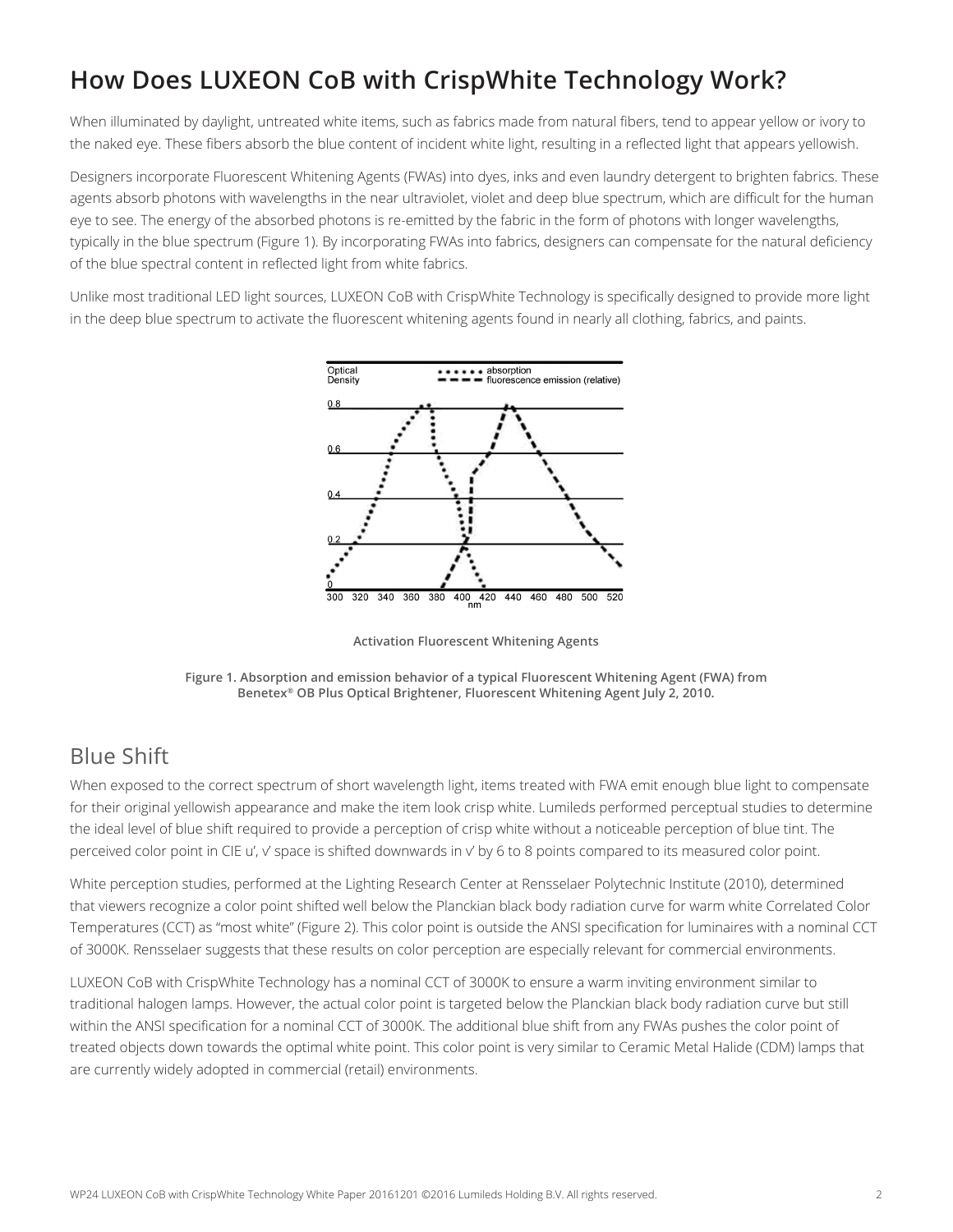

**Figure 2. LRC study of 2011: persons have to judge which color point appears most white.**

#### Spectrum of LUXEON CoB with CrispWhite Technology

Like traditional white LEDs, LUXEON CoB with CrispWhite Technology relies on blue LEDs with a typical peak wavelength of 455nm and coats them with phosphors to emit yellow-green and red wavelengths. The combination of the blue, yellow-green and red light creates the desired white light. (Traditional LEDs at 450nm are outside the FWA absorption range and do not activate FWAs.)

To excite the FWAs, LUXEON CoB with CrispWhite Technology includes some die which emits blue light with a lower peak wavelength around 415nm (patent pending). The second peak is deep blue, between 400nm and 415nm. This wavelength is short enough to stimulate the FWAs as well as far enough towards the edge of the eye's wavelength sensitivity curve that it has little effect on the perceived light with items that have not been treated with FWAs. Figure 3 shows the unique double peak of LUXEON CoB with CrispWhite Technology compared to traditional LED spectra and CDM lamp sources commonly used today in retail lighting. The typical spectra for LUXEON CoB with CrispWhite Technology and CDM sources do contain some spectral content below 420nm; the spectral content below 420nm in standard LEDs is typically negligible.

Light with wavelengths below 400nm is classified as ultraviolet and carries an increased risk of causing cataracts with extended exposure. LUXEON CoB with CrispWhite Technology uses only LEDs with dominant peak wavelengths above 400nm. Therefore, LUXEON CoB with CrispWhite Technology has less blue light hazard compared to more widely used CDM/CMH light sources.

LUXEON CoB with CrispWhite Technology has been tested for photo-biological safety. The key metric is milliwatt (mW) of UV light per kilo-lumen (klm) of total light output. LUXEON CoB with CrispWhite Technology measures half the rating of the conventional CDM lamp sources that it replaces (0.036 mW/klm for LUXEON CoB with CrispWhite Technology vs. 0.076 mW/klm for CDM). LUXEON CoB with CrispWhite Technology is rated in Risk Group 1 or "low risk." A detailed report on photo-biological safety is available upon request from Lumileds.



**Figure 3. Compared spectra of Standard CoB, LUXEON CoB with CrispWhite Technology and Standard CDM at 3000K and 90CRI.**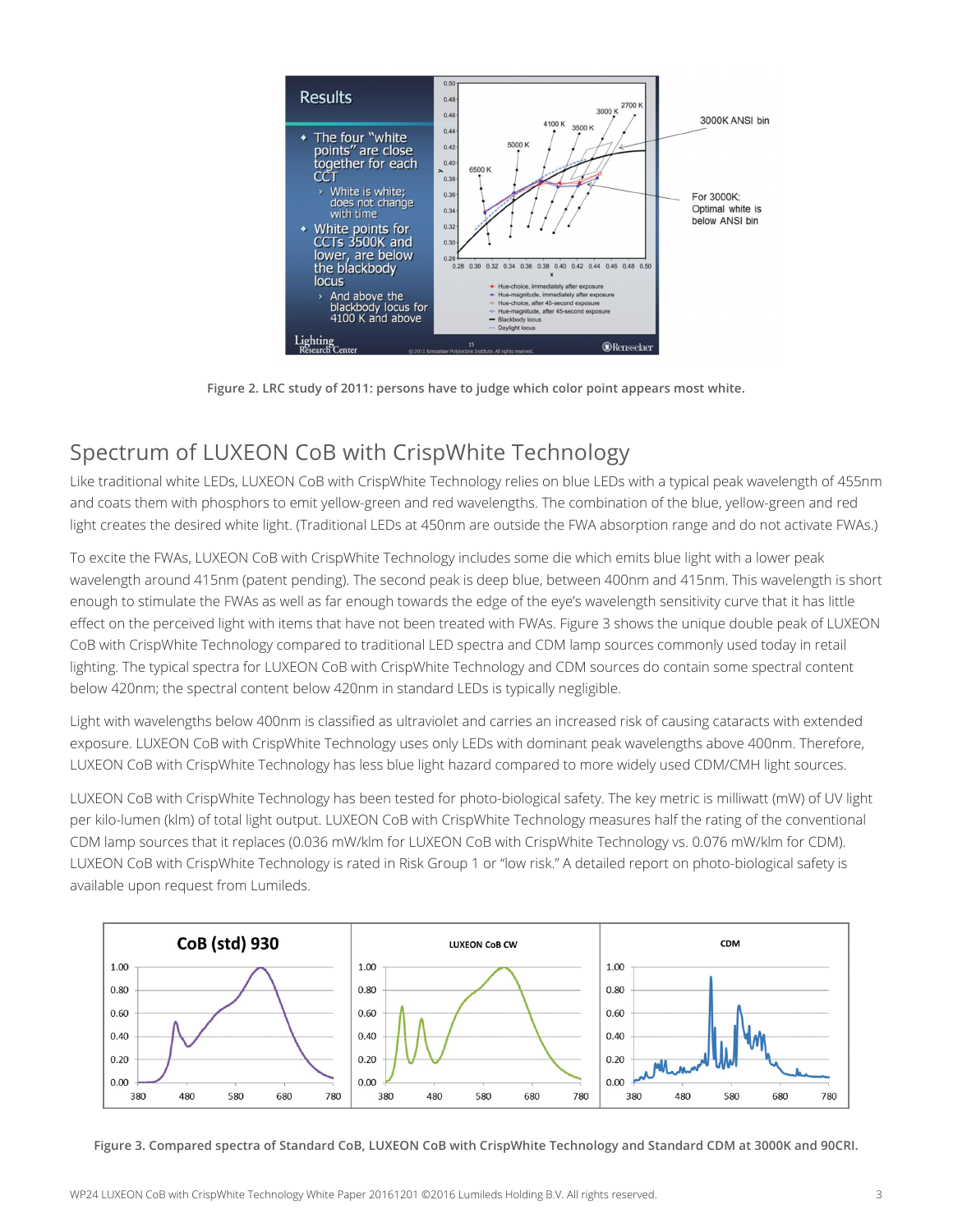### **Color Rendering Performance**

#### **Richest Whites**

Using traditional lighting in retail can sometimes lead to a yellowish hue of white merchandise. This has to do with the fact that the deep blue peak is not activated. With LUXEON CoB with CrispWhite Technology, a broad spectrum with added deep blue activates FWAs to bring out the richest whites.

#### **Vibrant Reds**

CDMs show good saturation of all colors, including reds, but even more vibrant reds can be achieved with CrispWhite Technology. Comparing the two, CDM lighting has less deep red content, making reds appear more orange. The red phosphor technology used in LUXEON CoB with CrispWhite Technology delivers a typical CRI-R9 value above 50 for vibrant red rendering, yielding the best red color for retail applications.

#### **Colors that "Pop"**

LUXEON CoB with CrispWhite Technology has a minimum CRI-Ra value over 90, ensuring all colors stand out and "pop."

#### **Table 1. Classification of risk groups.**

| <b>CAUSES MINIMAL FADING OR DAMAGE ON MERCHANDISE</b> |                                                                      |  |
|-------------------------------------------------------|----------------------------------------------------------------------|--|
| <b>RISK GROUP (RG)</b>                                | ULTRAVIOLET HAZARD EFFICACY OF<br><b>LUMINOUS RADIATION (mW/klm)</b> |  |
| Exempt (RG0)                                          | $\leq$ 2                                                             |  |
| Low Risk (RG1)                                        | $>2$ and $>6$                                                        |  |
| Moderate Risk (RG2)                                   | $>6$ and $>60$                                                       |  |
| High Risk (RG3)                                       | >60                                                                  |  |

One of the other elements discussed in retail lighting is the risk of fading. What happens to the merchandise when it is exposed to lighting? There are a couple of elements to consider:

- a. The sensitivity of the material/object being lit
- b. The power/intensity of the light source (in lumens/CBCP)
- c. The time the material/object is exposed
- d. The spectrum of the light source that is lighting the material/object

In order to assess the damage potential of different light sources, multiply the amount of power per wavelength for a light source by the Harrison damage factor for that wavelength. This value describes the relative contribution to damage for each wavelength for a specific light source. LUXEON CoB with CrispWhite Technology has been checked for damage factor and was found to be lower than the damage factor of a traditional halogen lamp and about half of the damage factor of the CDM sources it is likely to replace. In addition, the damage factor for LUXEON CoB with CrispWhite Technology is about 10 times lower than sunlight.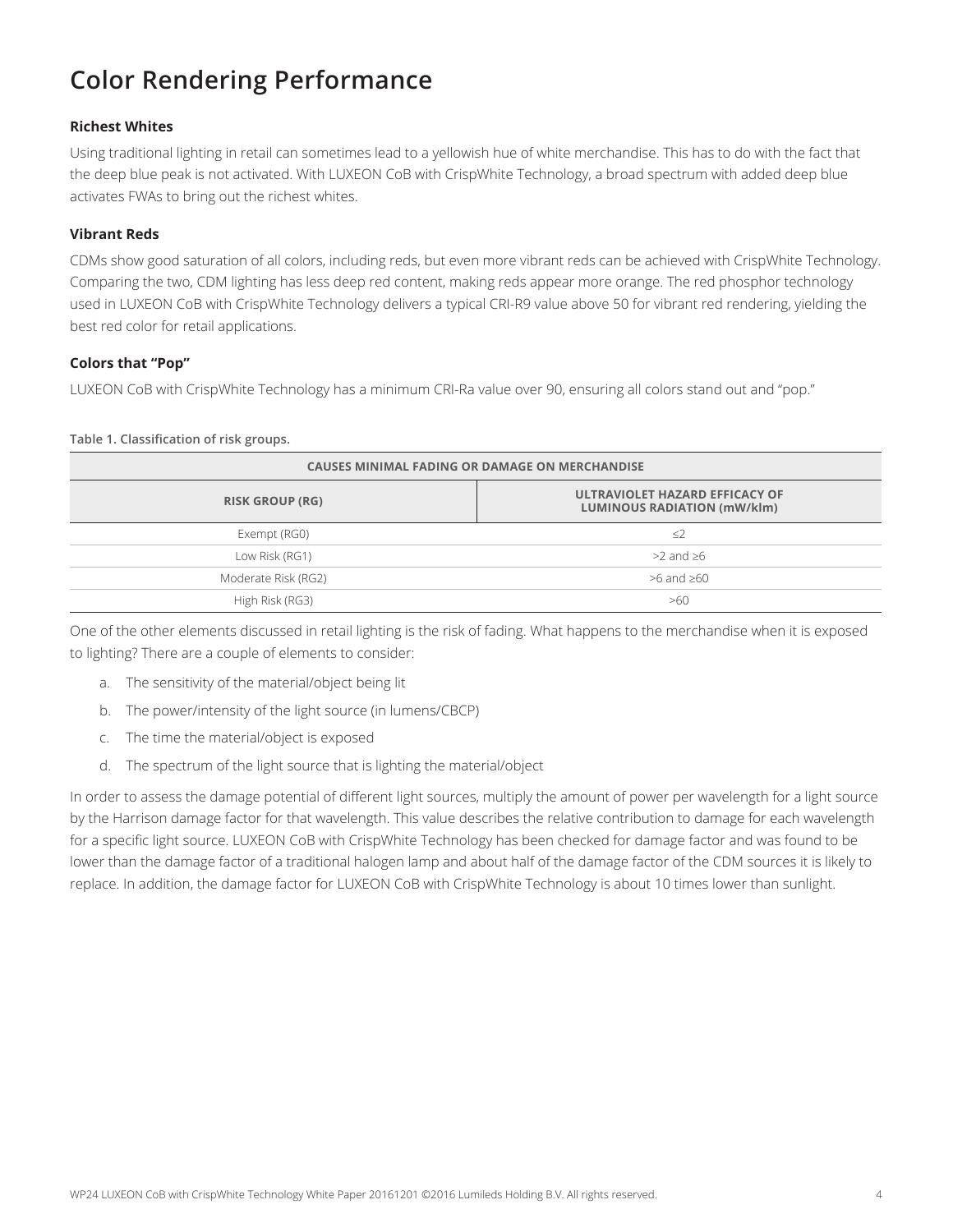See below for typical Damage Factors based on the spectra of typical lighting sources including CrispWhite:

|                          | <b>Light Source</b>                          | Typ.<br><b>Damage Factor</b> |
|--------------------------|----------------------------------------------|------------------------------|
|                          | <b>Outdoor Sunlight (downcast)</b>           | 1.5                          |
|                          | <b>Outdoor Sunlight</b><br>-2                | 0.8                          |
|                          | <b>Indoor Sunlight</b><br>Кij                | 0.55                         |
| Increasing damage factor | CDM lamp 4200K<br>V.                         | 0.45                         |
|                          | CDM lamp 3000K                               | 0.25                         |
|                          | Halogen                                      | 0.17                         |
|                          | <b>LUXEON CoB with CrispWhite Technology</b> | 0.15                         |
|                          | <b>Incandescent Lamp</b>                     | 0.08                         |
|                          | "Normal" LED                                 | 0.05                         |

**Figure 4. Recommended absorption correction procedure.**

### A Revolution in Lighting

LUXEON CoB with CrispWhite Technology revolutionizes retail lighting as we know it. By mimicking the full-body spectrum of daylight, LUXEON CoB with CrispWhite Technology brings out the richest whites, vibrant reds and colors that "pop." The technology works by activating FWAs, allowing merchandise to appear brighter and more attractive. With a minimum CRI-Ra value above 90 and a typical CRI-R9 value over 50, LUXEON CoB with CrispWhite Technology ensures great general color perception and rich and warm colors.